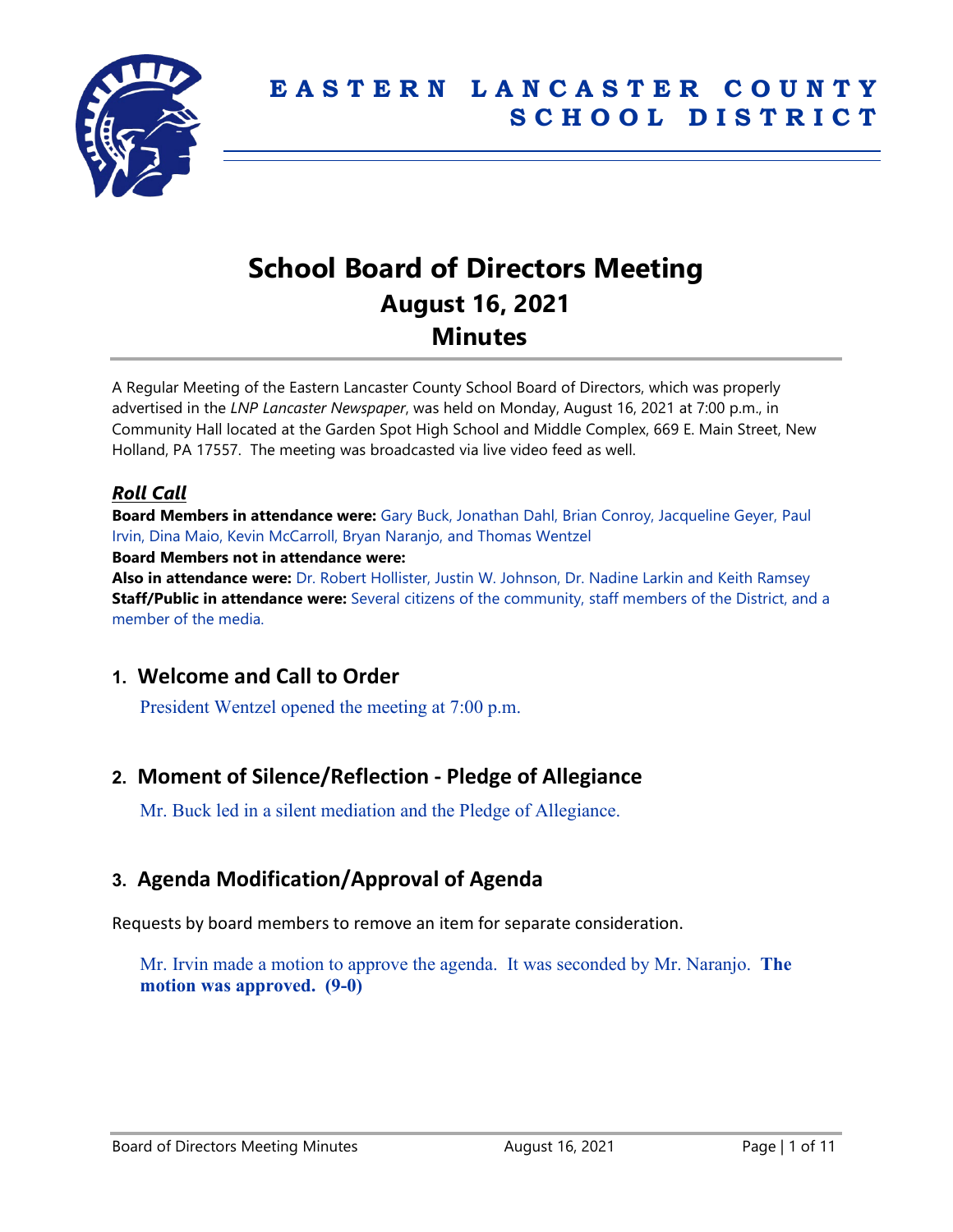# **4. Citizens of the District Comments**

The Board encourages citizens of the district to come before the Board to present their petitions, inquiries, or other communications of interest. The Board invites public (Citizens of the District) to comment on any topic that is within the Board's jurisdiction. As outlined in Board Policy 903, the Board requires that public participants be residents or taxpayers of this district.

Due to the virtual aspect of the Board meeting, the Board is requesting if you wish to provide public comment during the virtual board meeting, you should sign-up to do so by completing the online form prior to the meeting.

[PUBLIC COMMENT SIGN-UP FORM](https://forms.gle/zDXXoX8rZQUxt1Ap6) (Please use this form only if you are not attending the meeting in person.)

*Public comments will be read aloud during the public comment section of the agenda.*

Thank you.

SUBMITTED COMMENTS (VIA PUBLIC COMMENT SIGN-UP FORM):

#### Rochelle Keller, 1175 Rose Ave East Earl, PA 17519

As a parent and school nurse I have 2 questions regarding the updated health and safety plan. In section E the sentence reads: If a learner or staff test positive for Covid 19, they should quarantine for the number of days based on their Drs recommendations. My question is regarding the word should. We will not be able to enforce the quarantine so you could technically have a person who tests positive return to school within a day or 2 of a positive test because they have no fever and minimal symptoms but are contagious until day 10. Also section F, it says learners and staff sent home with Covid 19 symptoms will be strongly encouraged to seek medical attention. If they don't seek medical attention who says when they may come back to school? They also could come back the next day if they haven't had a fever and be contagious with Covid. There are many families who will not seek medical attention or get a Covid test done. Essentially what this plan does is risk exposing a lot of students/staff because of minimal guidelines. We must protect ALL staff and students. It's our job! Respectfully submitted, and Thank you!

# Karen Sauder, 443 Linden Road, East Earl, PA 17519

Thank you members of the board for your service to our community. I'm writing to you regarding the health and safety plan you plan to vote on tonight. As a nurse practitioner who has children in elementary school and also cares for many children in the district, I cannot ignore the inadequacies present in the current plan. First, optional masking is far less effective than uniform masking in regards to covid virus transmission. Yet, somehow this has become an acceptable option to you. Secondly, the amendments made to the proposed health and safety plan further reduce the ability of our children to remain safe and healthy in school. Per the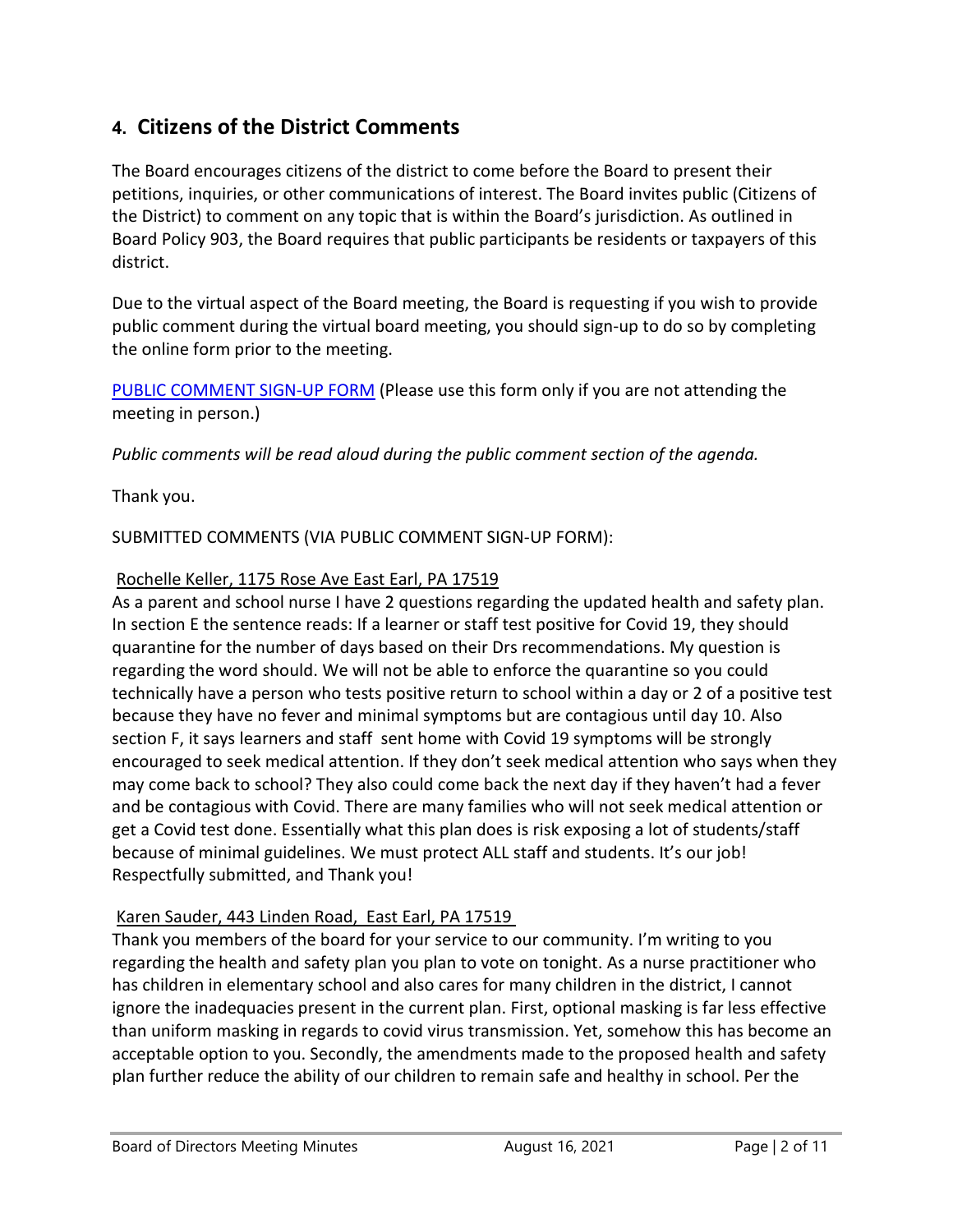plan, testing and quarantine will be at the discretion of parents. A note to return to school from a licensed healthcare provider will not be required. This effectively means, that a child with covid could be sent home, choose not to be tested, and return in 2-3 days if they have minimal symptoms. This is NOT safe or appropriate. While many universities are returning with a vaccine requirement or covid test, here we are returning with everything optional. Our elementary children aren't even eligible for a vaccine, so they are completely defenseless in this pandemic. If we want our children to remain healthy in person at school, we absolutely need to institute more safety measures to accomplish that.

# **COMMENTS** (IN-PERSON):

President Wentzel made a statement regarding public comment procedures.

# Pastor Titus Kauffman, 208 S. Yund Avenue, New Holland, PA

Mr. Kauffman thanked the Board for being allowed to speak, thanked Dr. Hollister for his years of service, and said a prayer.

# Faith Pickel, 1612 Main Street, Goodville, PA 17528

Ms. Pickel thanked the Board members and Dr. Hollister. She presented her concerns and comments regarding critical race theory.

# Sam Trago, 230 Soever Drive, New Holland, PA 17557

Mr. Trago presented her concerns and comments regarding voting booth machines and County clerk's office.

# Sean Reese, 348 E. Main Street, New Holland, PA 17557

Mr. Reese presented his concerns and comments about not masking in the School District for the upcoming school year.

# Diane Boone, 729 Pleasant Drive, New Holland, PA

Ms. Boone presented her concerns and comments regarding critical race theory.

# Robyn Spirito, 250 Locust Street, New Holland, PA

Ms. Spirito presented her concerns and comments regarding masking in the School District for the upcoming school year.

.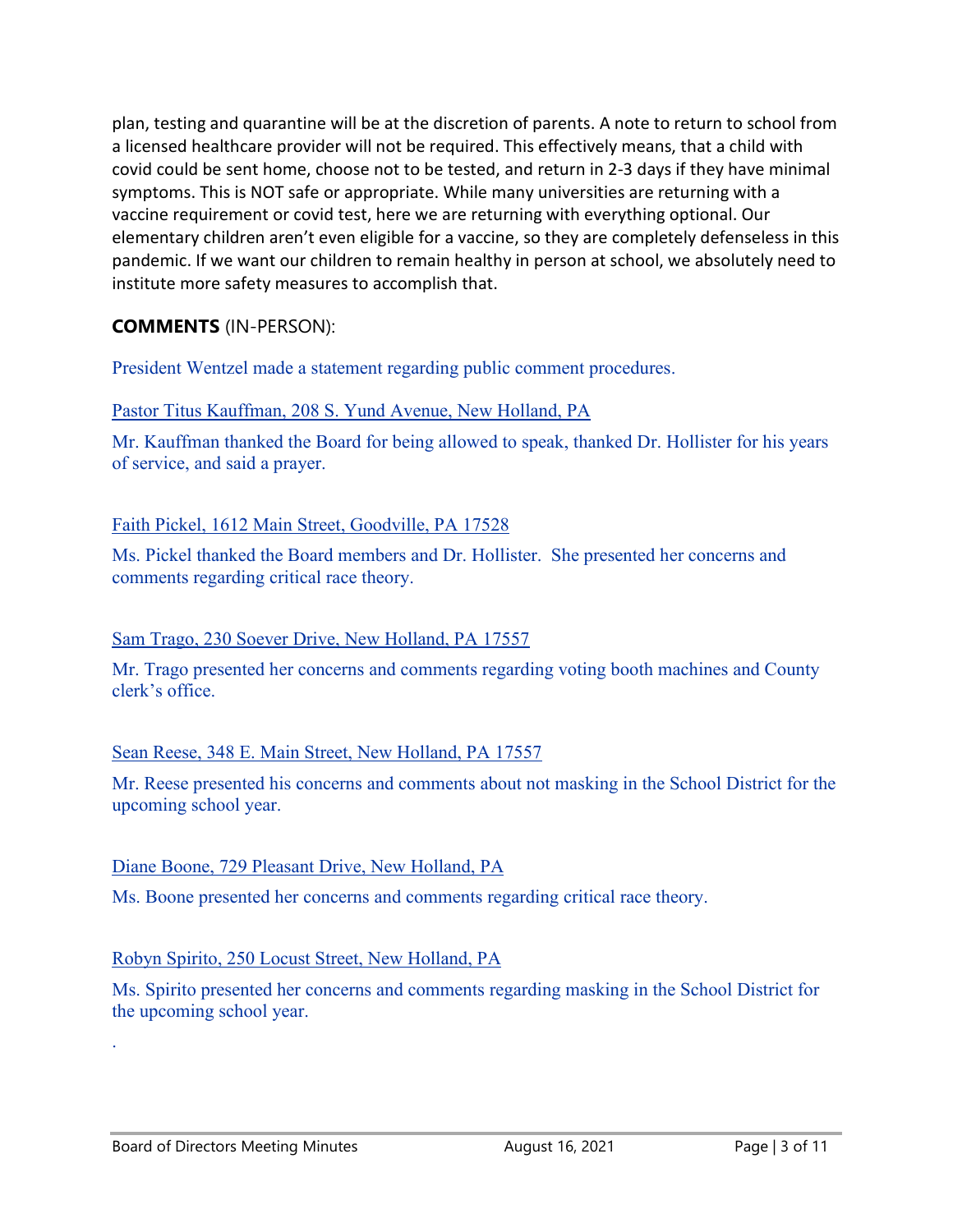## Rosanna Martin, 985 Sunset Avenue, New Holland,PA

Ms. Martin presented her concerns and comments regarding masking in the School District for the upcoming school year.

### Julie Brown, Kramer Mill, Denver, PA

Ms. Brown presented her concerns and comments regarding masking in the School District for the upcoming school year.

#### Hazel Hurst, East Earl Township, New Holland, PA

Ms. Hurst presented her concerns and comments regarding masking in the School District for the upcoming school year.

#### Michael Lewis, 100 Bridle Path

Mr. Lewis presented his concerns and comments regarding learners quarantining and online learning.

#### Rachel Zimmerman, 1350 Harvest Drive, Denver, PA

Ms. Zimmerman presented her concerns and comments regarding masking in the School District for the upcoming school year.

# Priscilla Eberly, Stevens, PA

Ms. Eberly presented her concerns and comments regarding school becoming vaccine clinics.

#### Audrey Perez, Twin Country Road, Brecknock Township

Ms. Perez presented her concerns and comments regarding masking in the School District for the upcoming school year.

#### Jordan Shenk, 395 N. Railroad Avenue, New Holland, PA

Ms. Shenk presented her concerns and comments regarding masking in the School District for the upcoming school year and the support of students with mental health issues..

#### Rhonda Salaper, New Holland, PA

Ms. Salaper presented her concerns and comment regarding masking in the School District for the upcoming school year.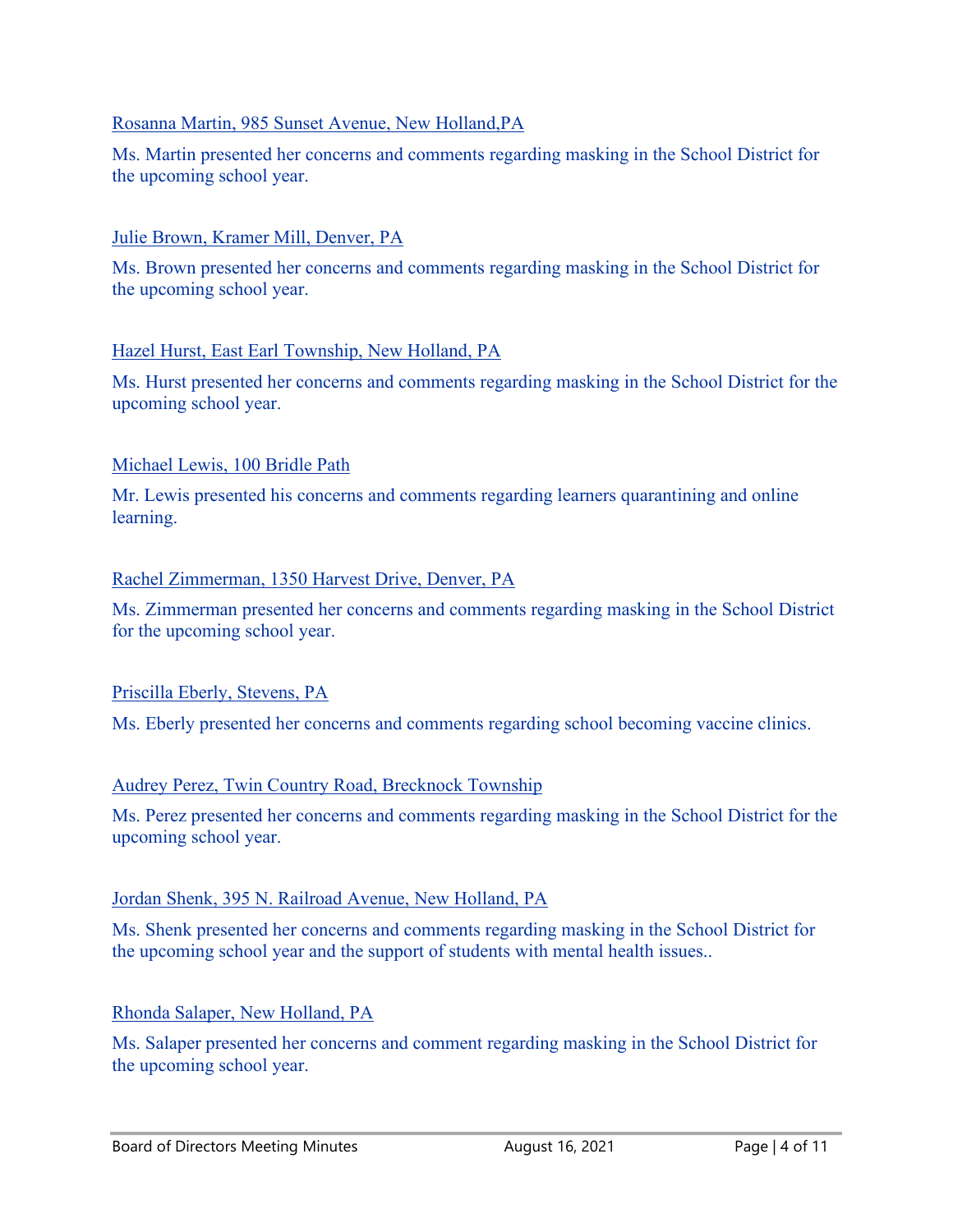# Ryan Dougherty, New Holland, PA

Mr. Dougherty presented his concerns and comments regarding masking in the School District for the upcoming school year.

Dr. Hollister thanked the Community for their comments and thanked Pastor Titus Kauffman for his services to the Community.

The Board and Administration discussed the provisions provided to learners in need of emotional support.

# **5. Consent Agenda**

Items listed under the Consent Agenda section of our Board Meeting Agenda are considered to be routine and are acted on by the Board in one motion. There is no Board discussion of these items individually prior to the Board vote unless a member of the Board requests that a specific item be removed from the Consent Agenda. Requests to remove an item from the Consent Agenda will be accepted at agenda section 3. Agenda Modification/Approval of Agenda. (Requests to remove an item for separate consideration). Items Removed from the Consent Agenda will be moved to agenda section "Action Items."

Mrs. Dianne D'Souza, Assistant Director Special Education and Gifted Services introduced Nicole LeVan-Miller, Learning Support Teacher at Garden Spot High School starting the 2021-2022 school year.

Dr. Hollister welcomed the new team member to the District.

Mr. Irvin made a motion to approve the consent agenda report. It was seconded by Mr. Buck. **The motion was approved. (9-0)**

# **5.a. Approve Personnel Report**

- **5.b. Treasurer's Report**
- **5.c. Approval of Minutes**
- **5.d. Investments**
- **5.e. Cafeteria Fund Treasurer's Report**
- **5.f. Bills Paid**
- **5.g. Approve Budgetary Transfers**
- **5.h. Student Activity Account**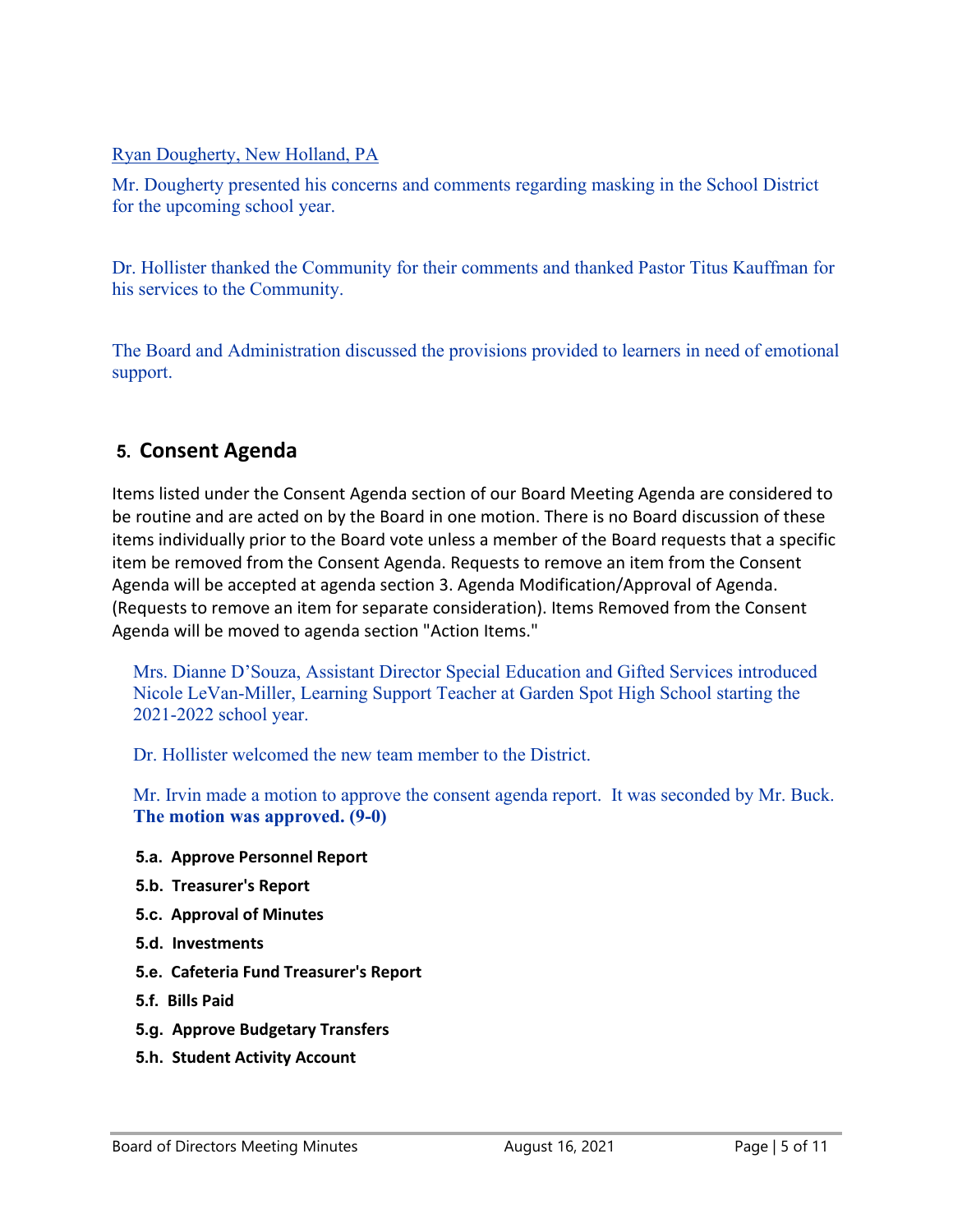# **5.i. Action Item - Authorize the Chief of Finance and Operations to sign the Non Public Transportation Contracts for 2021-22**

The cost per student will increase by 1.4% based on the cost index. The total cost may vary depending on number of students transported.

# **5.j. Action Item - Approval of Bus Drivers (Public and Nonpublic) and Bus Assistants for the 2021-22 School Year**

# **6. Action Items**

Items Removed from Consent Agenda for Separate Consideration.

# **6.a. Approve the IU 13 Superintendent Search Service to assist the School Board in finding a new Superintendent**

Mr. Conroy made a motion to Approve the IU 13 Superintendent Search Service to assist the School Board in finding a new Superintendent. It was seconded by Mr. Irvin. **The motion was approved. (9-0)**

# **6.b. Approval of Revised Eastern Lancaster County School District ARP ESSER Health and Safety Plan 21- 22 SY**

Mr. Gary Buck reviewed with the Board the process for approving each recommended change by the Sub-Committee for the Eastern Lancaster County School District Health and Safety Plan.

Mr. Gary Buck read the first change to the Health and Safety Plan: Eastern Lancaster County School District will follow CDC and PA DOH recommendations *to the extent practicable* as to the use of masks and the correct wearing of masks in/on all District properties. Change  $\#1$ "*The District recommends masks on secondary school buses."*

The Board and Administration discuss the language of the first section prior to Change #1.

Mr. Naranjo made a motion to change the word "*follows*" to "*consider*" in the sentence of Section A: Eastern Lancaster County School District will follow CDC and PA DOH recommendations to the extent practicable as to the use of masks and the correct wearing of masks in/on all District properties. It was seconded by Mr. Irvin. **The motion was approved. (9-0)**

The Board and Administration discussed Change #1 and Change #2 regarding masking on bus transportation and the indication of social distancing as a mitigation strategy on one but not the other.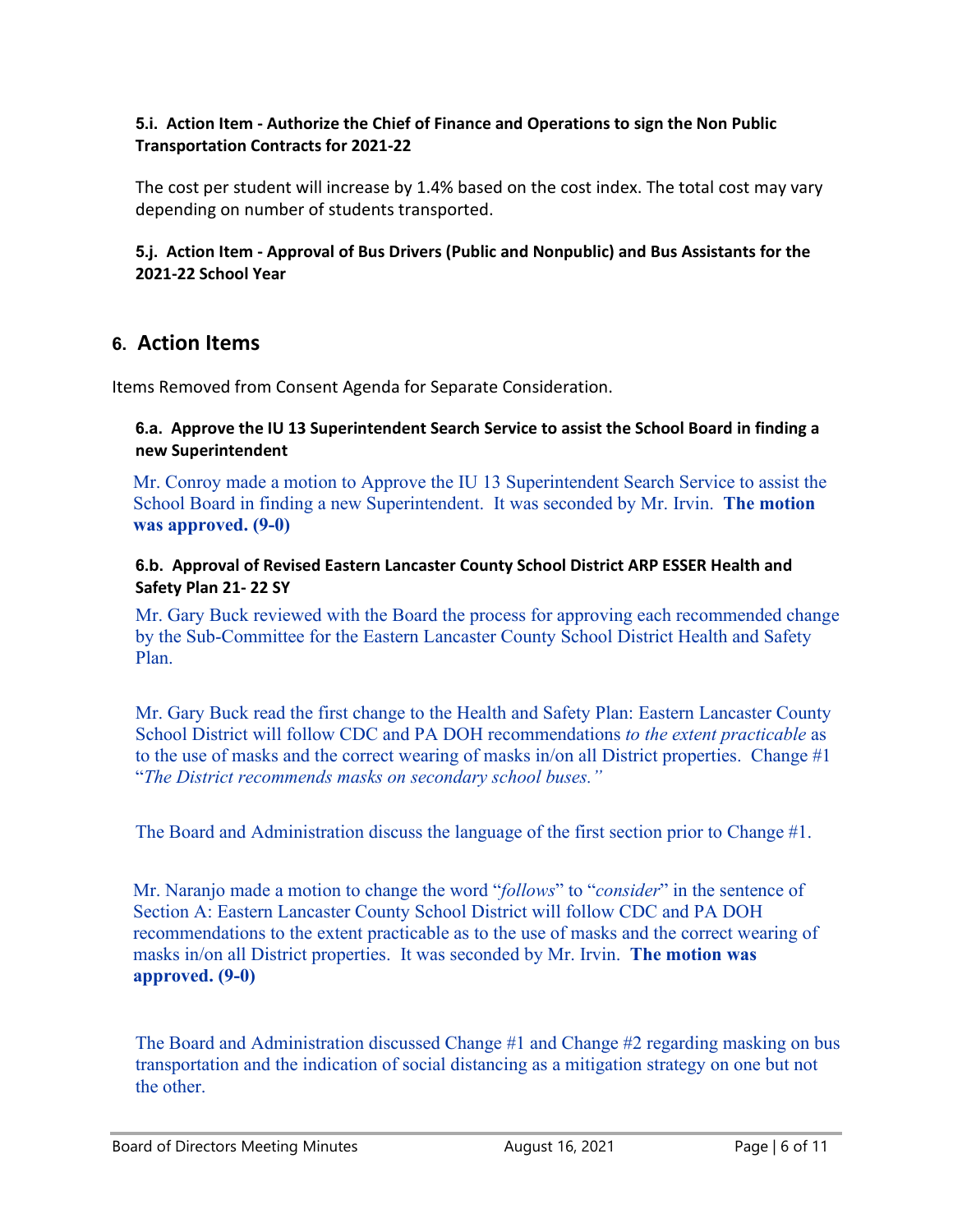Mr. Irvin made a motion to approve Change #1 in the Health and Safety Plan in Section A: "*The District recommends masks on secondary school buses."* It was seconded by Mr. Conroy. **The motion was approved. (9-0)**

Mr. Irvin made a motion to approve Change #2 in the Health and Safety Plan in Section A: "*and require masks on elementary buses due to the inability to layer mitigating strategies on the bus such as social distancing".* It was seconded by Mr. Conroy.

Mr. Naranjo made a motion to strike the language regarding social distancing. No Second.

Mr. Irvin made a Motion to change the language in Change #2 "*and required*" to "*highly recommends*". No Second.

Mr. Irvin **striked** his motion to approve Change #2 in the Health and Safety Plan in Section A: "*and require masks on elementary buses due to the inability to layer mitigating strategies on the bus such as social distancing."*

The Board and Administration discussed the language of Change #2.

Mr. Irvin made a motion to approve Change #2 in the Health and Safety Plan in Section A with the following language update "*and highly recommends masks on elementary buses due to the inability to layer mitigating strategies on the bus such as social distancing."* It was seconded by Mr. Conroy. **The motion was approved. (8-1)**

Mr. Gary Buck read Change #3 to the Health and Safety Plan in Section A: *"The District will make masks optional in all school buildings due to the ability to layer mitigating strategies in the classroom and hallways such as cohorting. The District will continue to monitor positivity levels of COVID-19 in our community to help determine any need for changes for mask wearing or/in our Health and Safety Plan."*

The Board and Administration discussed the language of the Change #3 and the procedure for making changes to the Health and Safety Plan in the future.

Mr. Wentzel made a motion to approve Change #3 to the Health and Safety Plan in Section A: *"The District will make masks optional in all school buildings due to the ability to layer mitigating strategies in the classroom and hallways such as cohorting. The District will continue to monitor positivity levels of COVID-19 in our community to help determine any need for changes for mask wearing or/in our Health and Safety Plan."."* It was seconded by Mr. Irvin. **The motion was approved. (9-0)**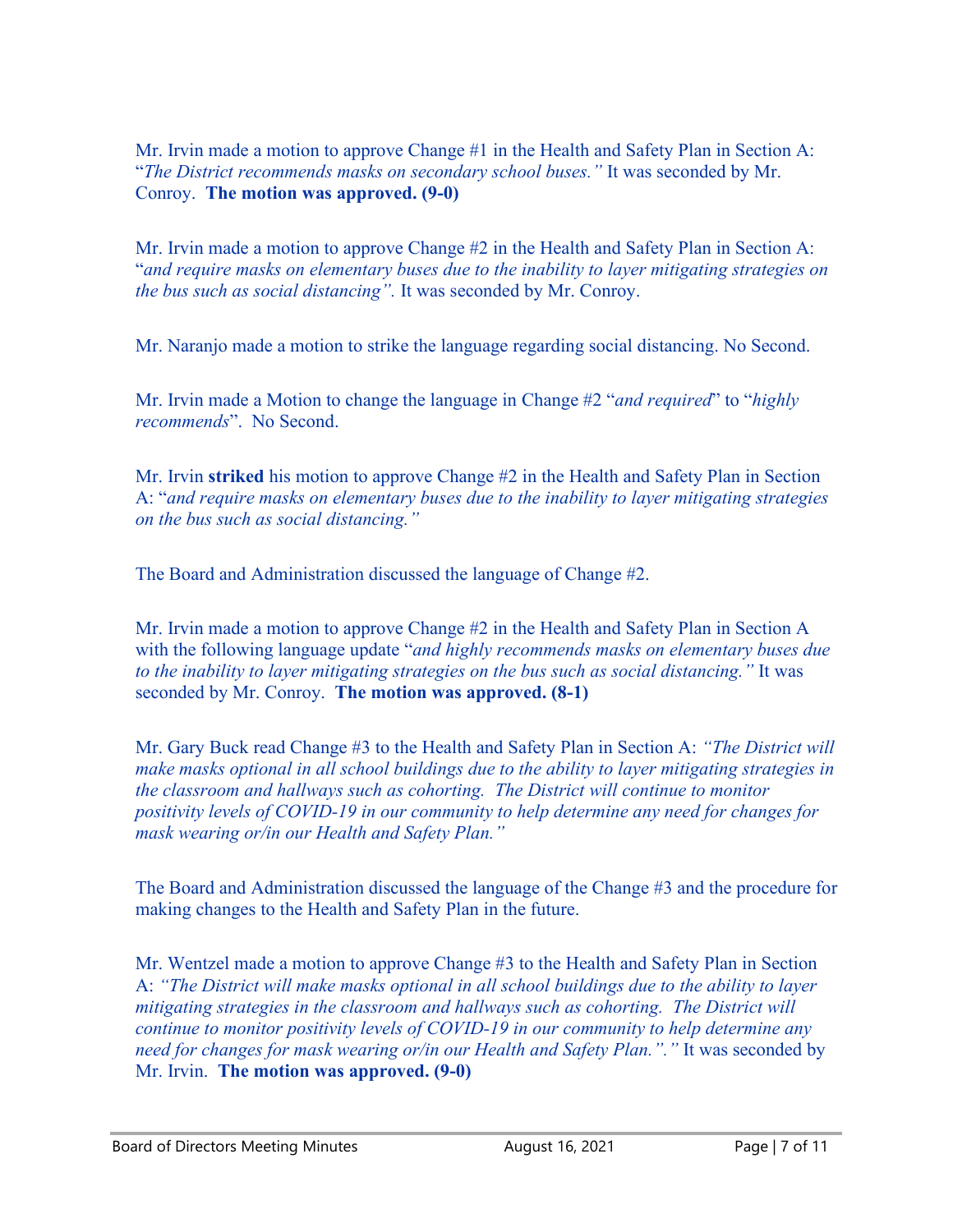Mr. Gary Buck read Change #4 to the Health and Safety Plan in Section E: *"Learners and staff will be sent home if they present with severe symptoms, as assessed by the school nurses, that are closely associated with COVID-19. The nurse will strongly recommend learners or staff be tested for COVI D-19 based on the nature of the symptoms. If a learner or staff test positive for COVI D- 19, they should quarantine for the number of days based on their doctor's recommendation. Learners and staff within 6' for 15 minutes or more of a positive case will be notified of their exposure through contact tracing in the school. A school-based team will meet regularly to review case counts and analyze cases to determine if there is a need for further action."*

Mr. Irvin made a motion to approve Change #4 in the Health and Safety Plan in Section E: *"Learners and staff will be sent home if they present with severe symptoms, as assessed by the school nurses, that are closely associated with COVID-19. The nurse will strongly recommend learners or staff be tested for COVI D-19 based on the nature of the symptoms. If a learner or staff test positive for COVI D- 19, they should quarantine for the number of days based on their doctor's recommendation. Learners and staff within 6' for 15 minutes or more of a positive case will be notified of their exposure through contact tracing in the school. A school-based team will meet regularly to review case counts and analyze cases to determine if there is a need for further action."* It was seconded by Mr. McCarroll.

The Board and Administration discussed procedures for contact tracing and quarantining in schools for learners and staff.

Mr. Irvin **striked** motion to approve Change #4 in the Health and Safety Plan in Section E: *"Learners and staff will be sent home if they present with severe symptoms, as assessed by the school nurses, that are closely associated with COVID-19. The nurse will strongly recommend learners or staff be tested for COVI D-19 based on the nature of the symptoms. If a learner or staff test positive for COVI D- 19, they should quarantine for the number of days based on their doctor's recommendation. Learners and staff within 6' for 15 minutes or more of a positive case will be notified of their exposure through contact tracing in the school. A school-based team will meet regularly to review case counts and analyze cases to determine if there is a need for further action."*

Mr. Conroy made a motion to approve Change #4.1 in the Health and Safety Plan in Section E with the following language: *"Learners and staff will be sent home if they present with severe symptoms, as assessed by the school nurses, that are closely associated with COVID-19. The nurse will strongly recommend learners or staff be tested for COVI D-19 based on the nature of the symptoms. Learners and staff within 6' for 15 minutes or more of a positive case will be notified of their exposure through contact tracing in the school."* It was seconded by Mr. Naranjo.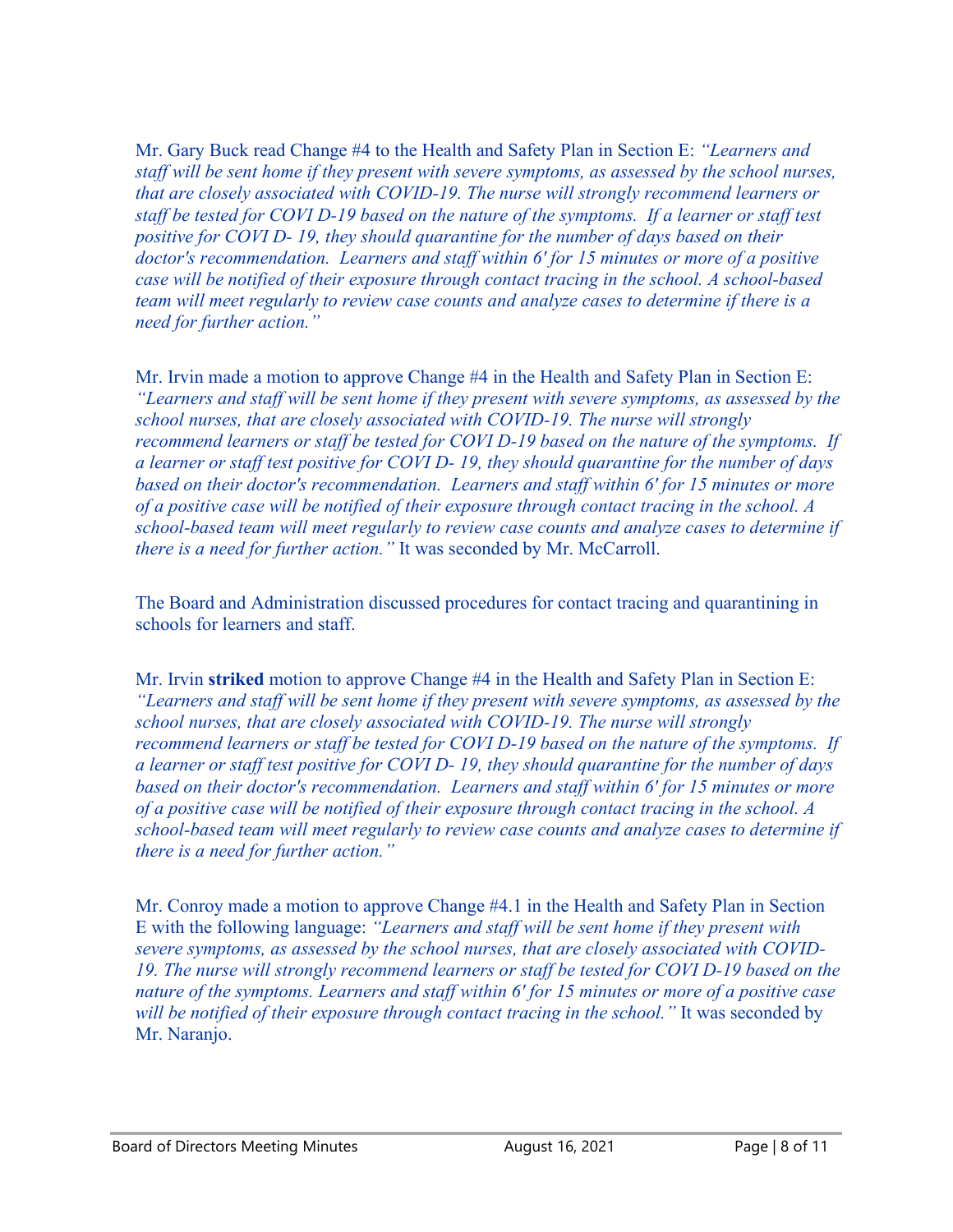The Board and Administration discussed procedures for contact tracing and quarantining in Athletics.

Mr. Conroy made a motion to approve Change #4.2 in the Health and Safety Plan in Section E: *"If a learner or staff test positive for COVI D- 19, they should quarantine for the number of days based on their doctor's recommendation. A school-based team will meet regularly to review case counts and analyze cases to determine if there is a need for further action."* It was seconded by Mr. Irvin.

The Board and Administration discussed language of Change #4.2 in the Health and Safety Plan in Section E and procedures of quarantining.

Mr. Conroy **amended** Motion to approve updated language for Change #4.2 in the Health and Safety Plan in Section E: *"If a learner or staff test positive for COVI D- 19, they will quarantine for the number of days based on their doctor's recommendation. If a learner or staff cannot or do not go to a doctor for testing, the isolation or quarantine will follow the standard recommendation of our district doctor. A school-based team will meet regularly to review case counts and analyze cases to determine if there is a need for further action."* It was seconded by Mr. Irvin. **The motion was approved. (9-0)**

Mr. Gary Buck read the change to the Health and Safety Plan in Section F with removed language: *"Learners and staff sent home with COVID-19 symptoms will be strongly encouraged to seek medical attention."*

The Board and Administration discussed information received regarding Covid-19 testing in the School District.

Mr. Irvin made a motion to approve the change in the Health and Safety Plan in Section F with removed language: *"Learners and staff sent home with COVID-19 symptoms will be strongly encouraged to seek medical attention."* It was seconded by Mr. Naranjo. **The motion was approved. (9-0)**

Mr. Gary Buck read the change to the Health and Safety Plan in Section I with removed language: *"At present, the Superintendent, HR Director, and Lead School Nurse meet weekly with our local DOH liaison to receive updates as information COVID continues to evolve. Our school nurses are in contact with PA DOH, answering health questions school nurses may have with learners. We expect to continue this contact as needed during the 21-22 school year.*

The Board and Administration discussed language of the change to the Health and Safety Plan in Section I.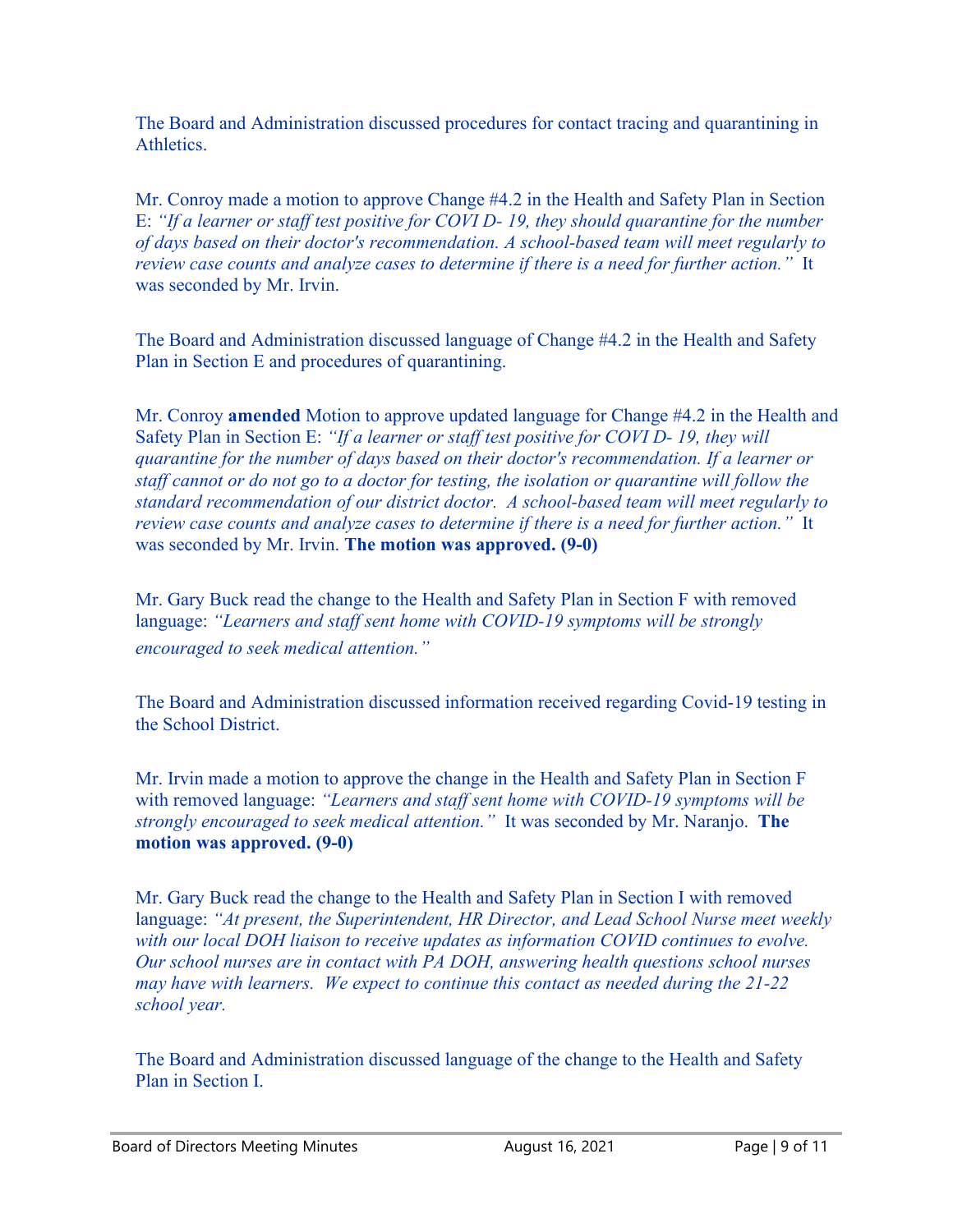Mr. Conroy made a motion to approve the change in the Health and Safety Plan in Section I with updated language: *"At present, the Superintendent, HR Director, and Lead School Nurse meet as necessary with our local DOH liaison to receive updates as information COVID continues to evolve. Our school nurses are in contact with PA DOH, answering health questions school nurses may have with learners. We expect to continue this contact as needed during the 21-22 school year."* It was seconded by Mr. Irvin. **The motion was approved. (9-0)**

Mr. Irvin made a motion to Approve Revised Eastern Lancaster County School District ARP ESSER Health and Safety Plan 21- 22 School Year. It was seconded by Mr. Buck. **The motion was approved. (9-0)**

# **7. Reports**

# **7.a. Lancaster County Tax Collection Bureau**

No Report. Mr. Ramsey indicated that there was no meeting. The next meeting would occur on September  $8<sup>th</sup>$ .

#### **7.b. Lancaster-Lebanon IU13**

Mr. Irvin indicated that the Lancaster-Lebanon Board did not have a meeting in July but had an extended meeting on August  $11<sup>th</sup>$ . Mr. Irvin shared several highlights from the August  $11<sup>th</sup>$ board meeting report: He reported that the IU13 Board approved \$22,347,287.20 in disbursements and approved new or addition to service contracts for Business Services, Early Childhood & Special Education Services, Instructional/Technology Services and Human Resource Services. He noted that there were two hundred, One hundred, fifty-seven (157) new hires, fifty-seven (57) resignations, twenty (20) terminations, fifty-eight (58) changes in position or salaries, and five (5) leaves of absences. Mr. Ivrin reported that the IU approved the IU13 Health and Safety Plan and noted that he distributed to the Board and Administration copies of the Helping Districts, Helping Students newsletters.

# **7.c. Lancaster CTC**

No Report. Mrs. Maio indicated that did not have a meeting. The next meeting would occur on August  $26<sup>th</sup>$ .

# **7.d. Legislative**

Mr. Wentzel reported that the Legislative was currently on summer recess.

# **8. Superintendent's Report**